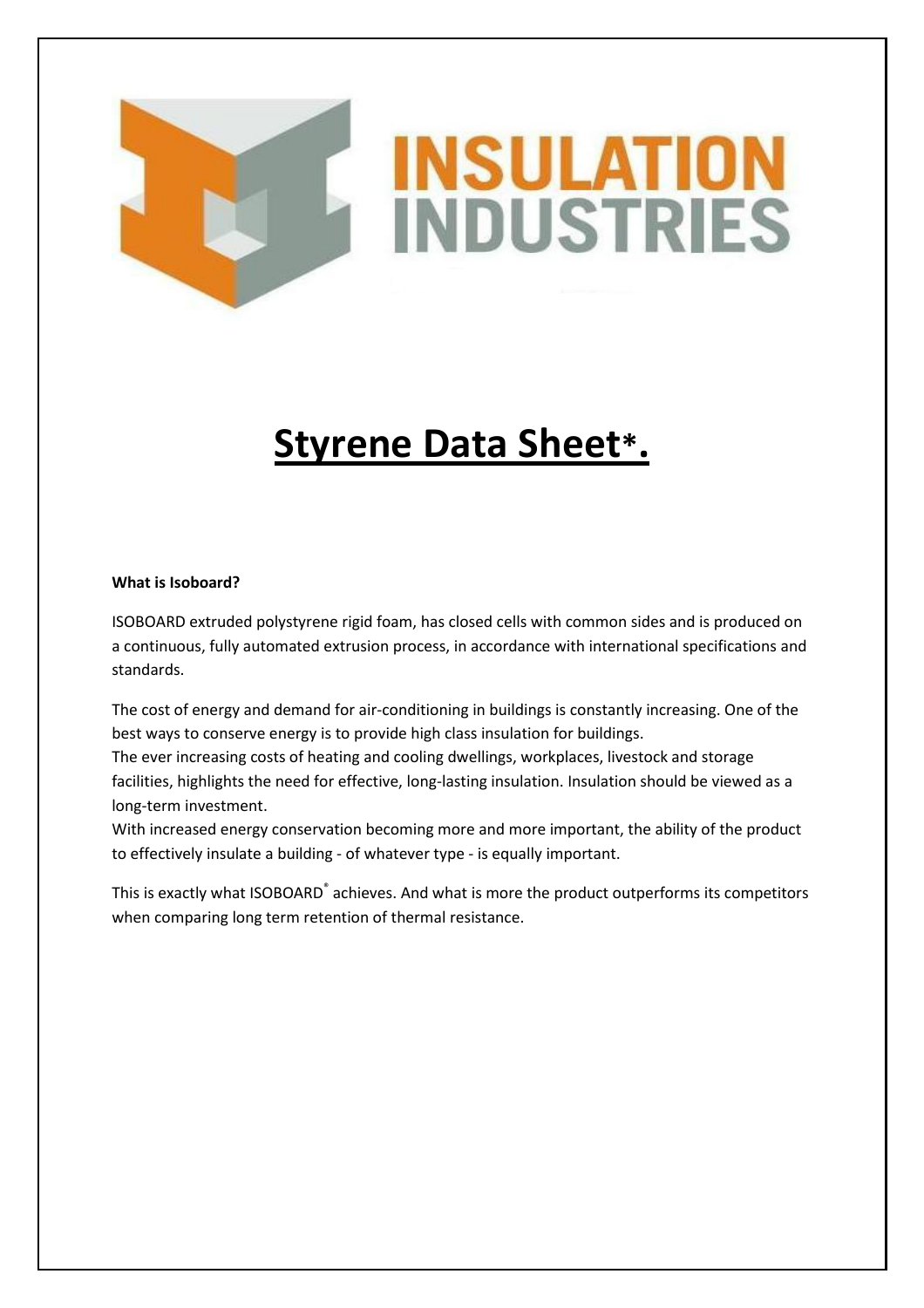#### **Benefits**

ISOBOARD® thermal insulation is a high density, rigid, extruded polystyrene insulation board. It has a 100% closed cell structure and is produced on a fully automated extrusion process - in accordance with international specifications and standards.

In controlled environments e.g. air-conditioned office blocks, wine cellars, etc., the product's payback period ranges from 3 - 5 years, due to savings on energy costs.

With the manufacturing of this product, the use of advanced, state-of-the-art technology makes it possible to guarantee exceptional properties such as:

- high resistance to heat flow i.e. conductivity,
- resistance to water vapour diffusion and water absorption,
- uniform density distribution,
- very high compressive strength,
- ageing resistance,
- resistance to bacteria and
- Micro-organism growth.

As a result of all these, as well as many other benefits, ISOBOARD<sup>®</sup> is sufficiently versatile to make it an innovative and cost effective alternative to conventional insulation products. It also means that ISOBOARD® can be used in various applications in numerous different markets.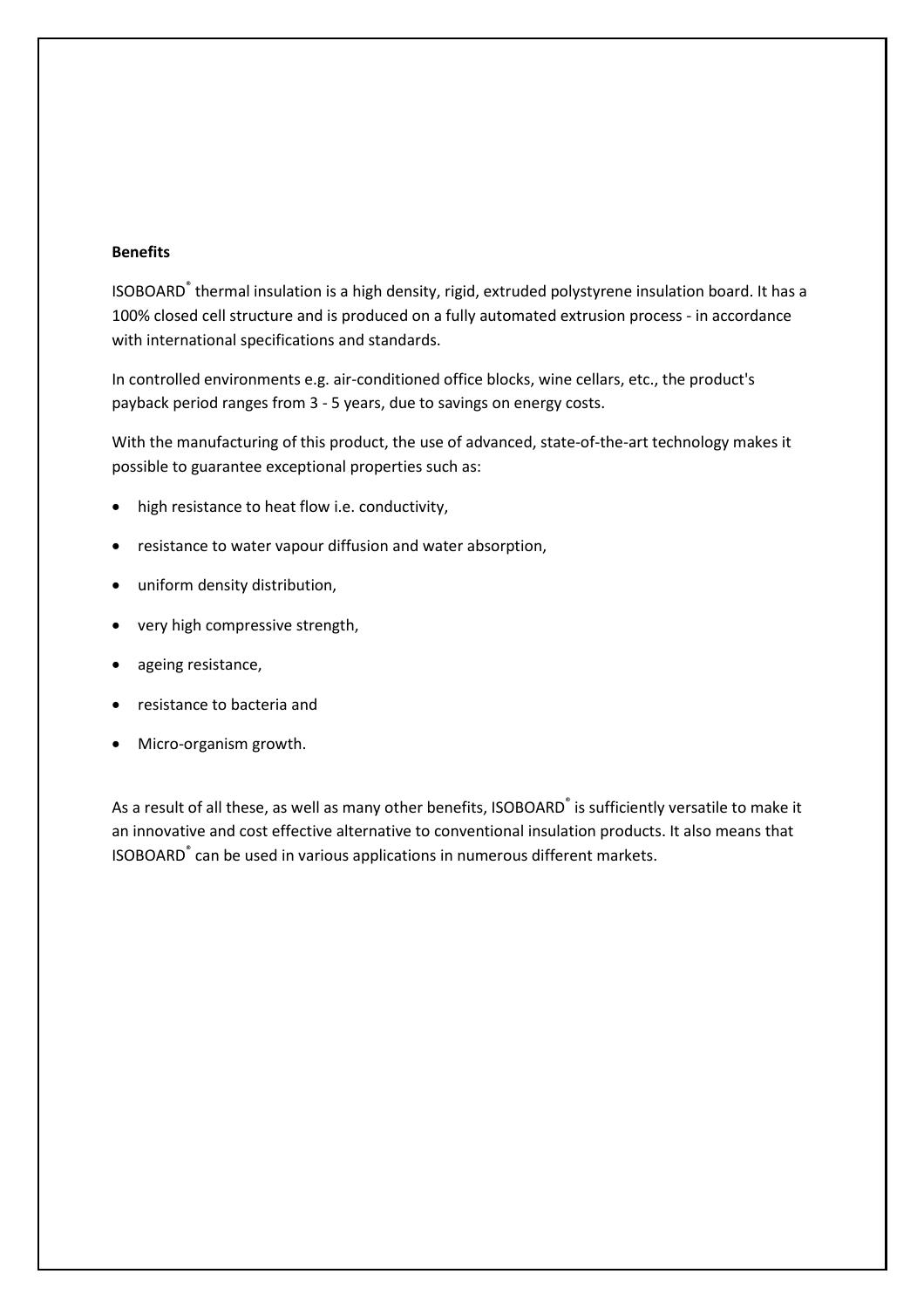#### **Applications**

ISOBOARD® is ideal for energy conservation and efficiency in all types of industrial or commercial buildings and in dwellings. Other applications include warehousing and factories, agricultural sheds (where clean and healthy environments are essential), cold storage, cavity wall insulation, flooring, dry lining and sandwich panels with various laminates.

#### **Installations**

#### • **Inverted Roof System**

ISOBOARD® is placed above instead of below the waterproofing membrane. This system protects the reinforced concrete slab as well as the waterproofing membrane against thermal shock, thereby extending the life of both

#### • **Cavity Wall Insulation**

ISOBOARD® is placed in the cavity to prevent inside walls from heating up in the summer and cooling down in the winter. This helps in providing you with comfortable living temperature inside any building

#### • **Over purlin insulation**

ISOBOARD® rigid roof liner supplied with tongue and groove edge profiles generally eliminate the need for "H" / "T" sections normally used for joint supports, or straining wires. A 5mm gap is required when boards are joined on purlins.

- Below slab / soffit
- Under batten (over truss)
- Under Floor
- Side cladding

#### **Advantages**

- ISOBOARD<sup>®</sup> retards heat flow into buildings in summer.
- ISOBOARD<sup>®</sup> keeps heat inside buildings during winter.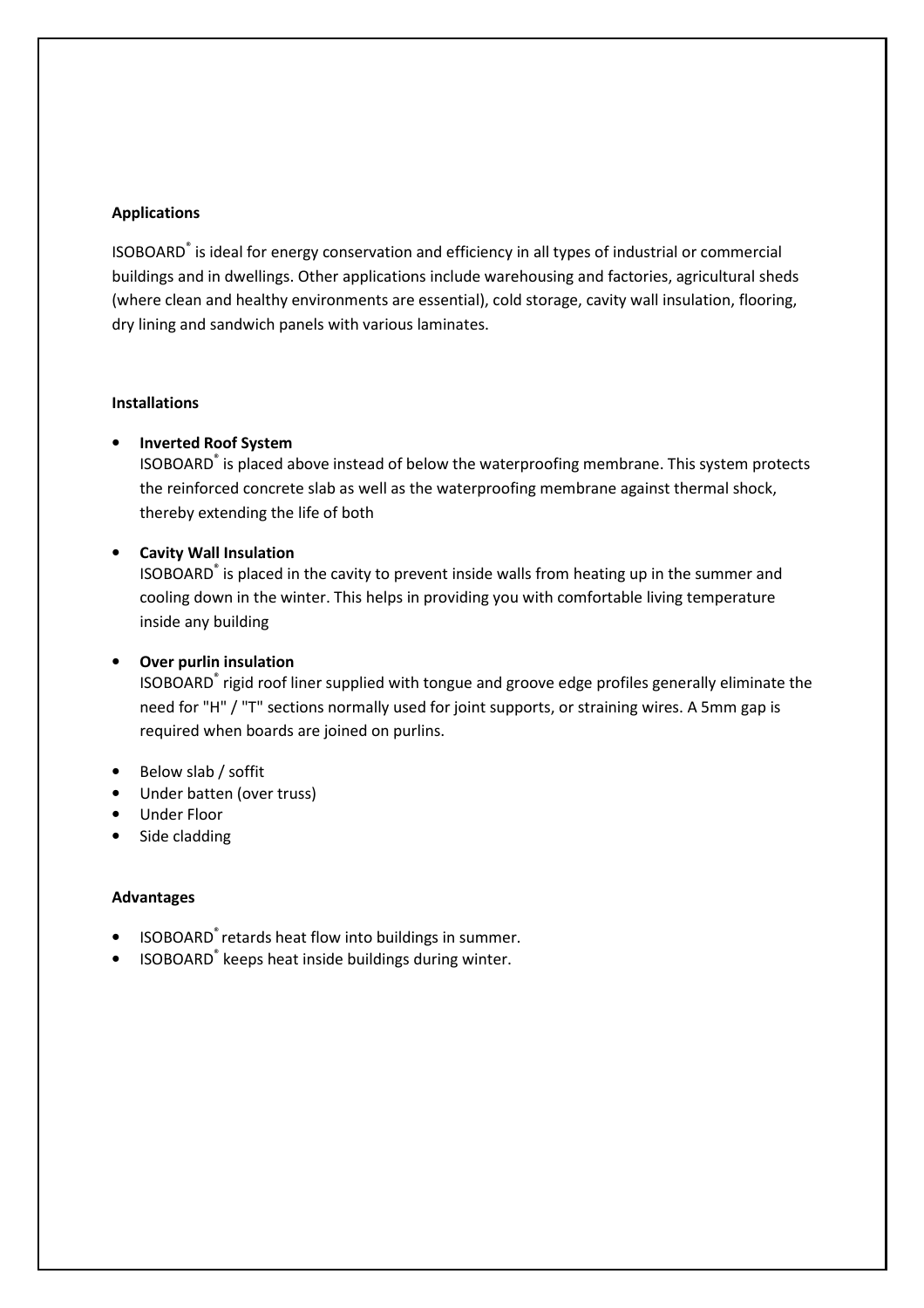### **Physical properties**

| <b>PROPERTY</b>                                             |                                                                                                                                                                                                                                                                                       |
|-------------------------------------------------------------|---------------------------------------------------------------------------------------------------------------------------------------------------------------------------------------------------------------------------------------------------------------------------------------|
| <b>Thermal Conductivity</b>                                 | ISOBOARD'S homogeneous cell structure, skin faces and vapour<br>diffusion prevents any convective motion within the board. This<br>structure also mitigates against any ageing, resulting in stable,<br>low, long term thermal conductivity of 0.030 W/m K at 240C for<br>ND product. |
| <b>Resistance to Water and Vapour</b><br><b>Penetration</b> | ISOBOARD has a closed cell structure with no interstitial space<br>and an outer skin of denser material. This, combined with the<br>lack of voids and capillaries, ensures that it is almost impossible<br>for water and water vapour to enter the board.                             |
| <b>Compressive Strength</b>                                 | The cellular structure of ISOBOARD ensures a high compressive<br>strength.                                                                                                                                                                                                            |
| <b>Fire Behaviour</b>                                       | ISOBOARD contains a flame retardant additive which, when<br>tested in accordance with DIN. 4102, enables classification as a<br>B1 building material.                                                                                                                                 |
| <b>Dimensional Stability</b>                                | The regularity and homogeneity of ISOBOARD'S cellular<br>composition ensures dimensional stability.                                                                                                                                                                                   |
| <b>Chemical Resistance</b>                                  | ISOBOARD is stable and has good resistance to acids, bases, cold<br>bitumen, silicon oils but is unstable to tars, organic solvents,<br>hydrocarbon gasoline and oil-based paints.                                                                                                    |
| <b>Cutting/Fixing</b>                                       | ISOBOARD can easily cut with wood working tools (a wavy blade<br>is preferable), mechanically fixed and bonded with suitable<br>adhesives (e.g. styrene acrylic compounds such as Supa Nails or<br>epoxy compounds such as Araldite, Epoxy Plus).                                     |
| <b>Biological Effects</b>                                   | ISOBOARD is resistant to bacteria, micro organisms, insect and<br>rodent attack.                                                                                                                                                                                                      |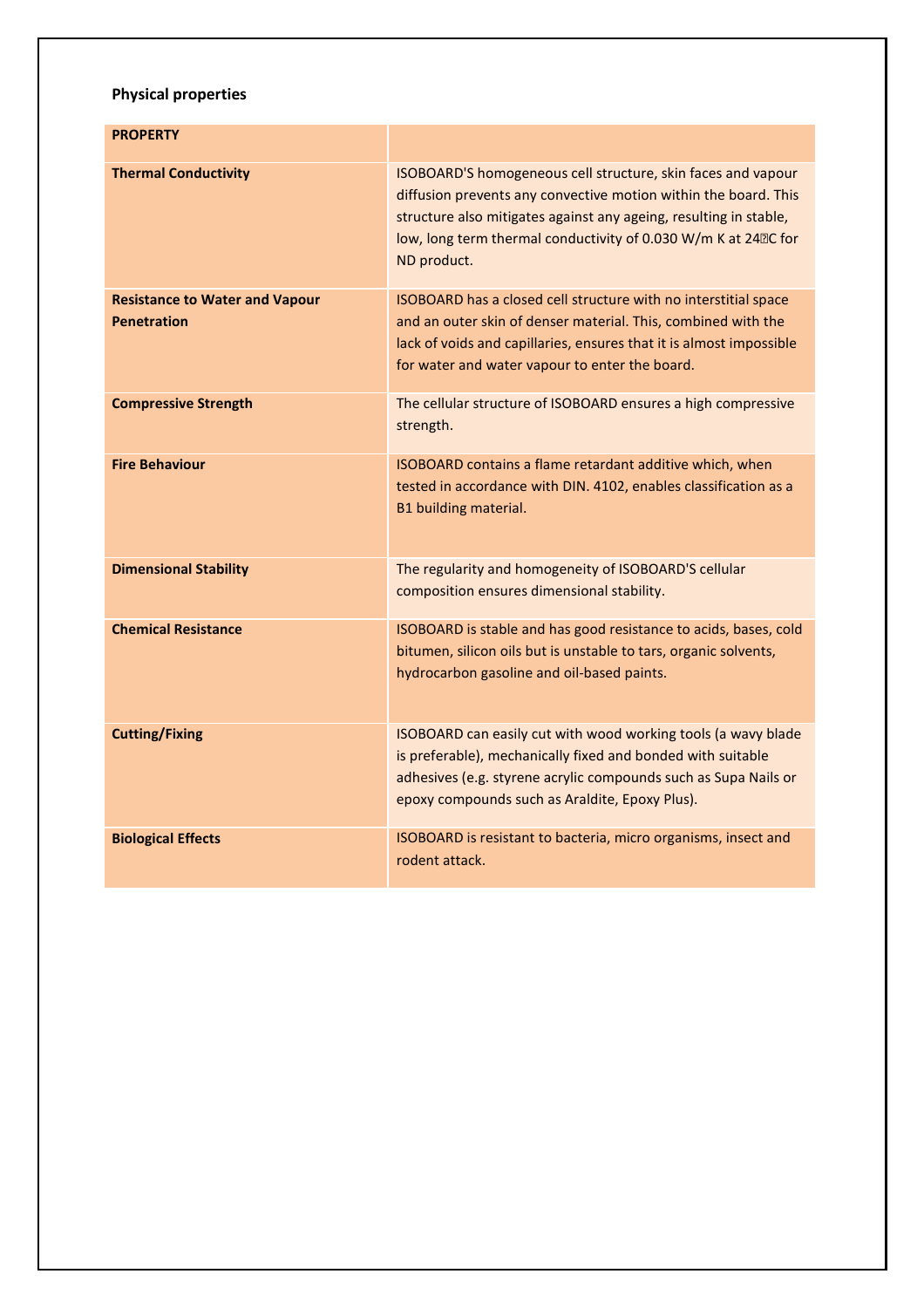| <b>PROPERTIES</b>                                                                    | <b>STAND'D</b>      | <b>ND ISOBOARD</b>                 |
|--------------------------------------------------------------------------------------|---------------------|------------------------------------|
|                                                                                      |                     |                                    |
| <b>Density</b>                                                                       | <b>DIN 53420</b>    | $32 - 35$ kg/m3                    |
| <b>Thermal Conductivity</b>                                                          | <b>DIN 52612 or</b> | 0.016 W/m K                        |
| - fresh as manufactured at 4.4ºC test temp                                           | <b>DIN 52616</b>    |                                    |
| <b>Thermal Conductivity</b>                                                          | ASTM C177 or        | 0.027 W/m K                        |
| - laboratory value at 10ºC test temp                                                 | ASTM C518           |                                    |
| <b>Thermal Conductivity</b>                                                          | ASTM C177 or        | 0.030 W/m K                        |
| - 5 years aged at 24ºC mean temp                                                     | ASTM C518           |                                    |
| <b>Compressive strength at 10% deflection</b>                                        | <b>DIN 53421</b>    | $220 - 360$ KPA *                  |
| Water vapour diffusion resistance factor                                             | <b>DIN 52615</b>    | $100 - 225$                        |
|                                                                                      |                     | $\ast$                             |
| <b>Water vapour permeability</b>                                                     | <b>ASTM C 355</b>   | $0.4 - 0.6$ per inch               |
| <b>Water absorption by submersion</b>                                                | <b>DIN 53428</b>    | 0.2 % by vol.                      |
| 28 days submersion of whole board<br>+/-1% by vol. precision                         | <b>ASTM D2842</b>   | 1.00 % by vol                      |
| <b>Capillarity</b>                                                                   |                     | Nil                                |
| <b>Flammability</b>                                                                  | <b>DIN 4102</b>     | <b>B1</b> (difficult to<br>ignite) |
| Linear coefficient of thermal expansion and<br>contraction (Heat soaking conditions) |                     | $70 \times 10^{-6}$ $9C^{-1}$      |

#### **Applications**

- **Agricultural:** Chicken and Turkey Sheds, Piggeries, Mushroom Farms, Fish Farms, Wineries, Apiaries
- **Storage:** Cool Rooms, Truck Bodies, Refrigeration
- **Construction Residential Commercial:** Under Concrete Slabs, Roofs, Walls, Suspended concrete Slabs